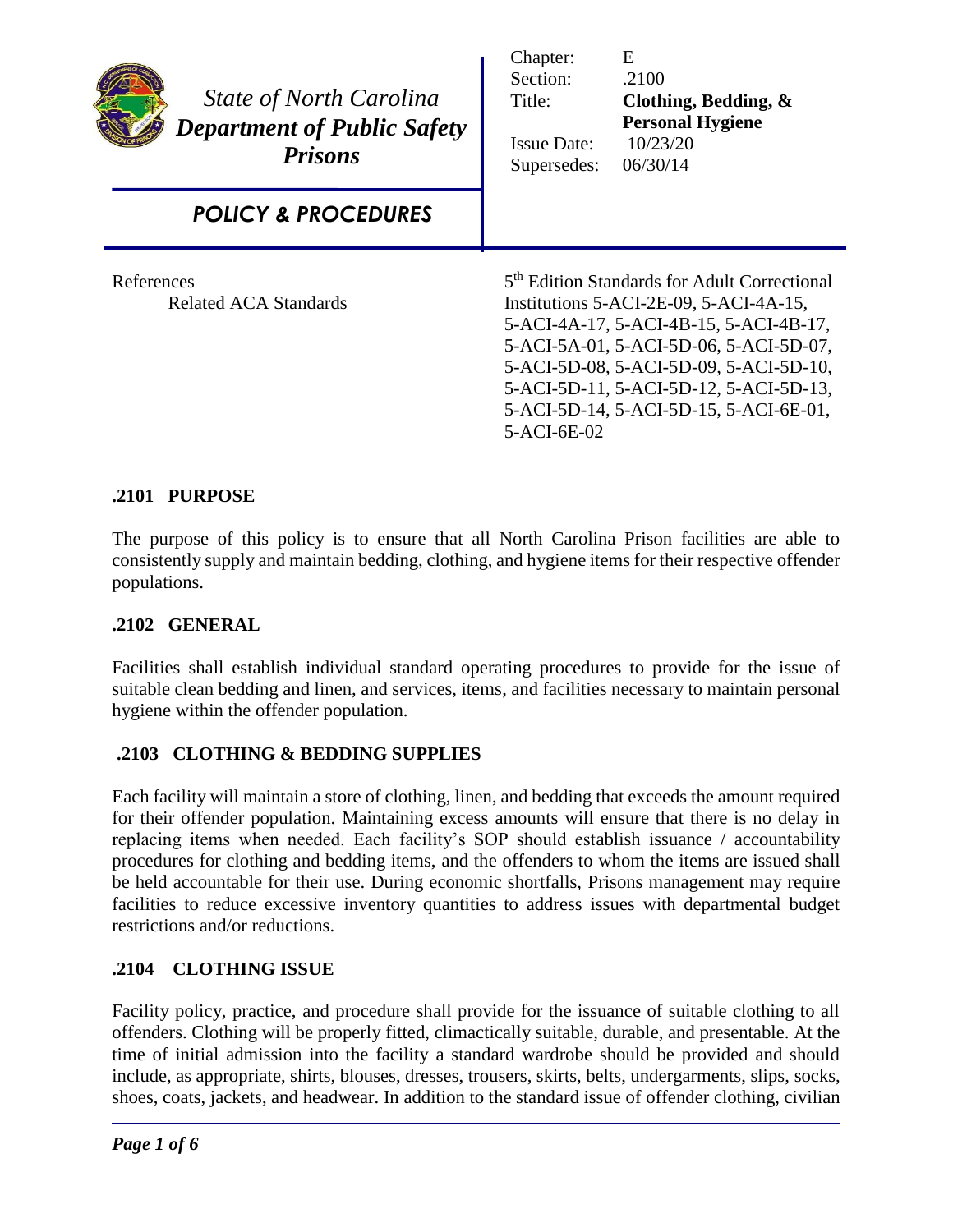attire should be available in limited quantities (based on the needs of the facility) for work release, furloughs, court appearances, etc. Special and protective clothing and equipment must be issued to offenders assigned to special work areas, based on the requirements of their work assignment. Offenders assigned to the institution's food service areas, hospital, farm, garage, physical plant, and other special work details may need to be issued equipment such as disposable face masks and gloves, protective helmets, goggles, and so forth. The facility shall ensure that offenders are provided the opportunity to have 3 complete sets of clean clothing per week, the cleaning to be accomplished through central clothing exchange and appropriate laundry services. The facility shall provide for the thorough cleaning and disinfecting of offender personal clothing before storage to prevent odors and pests.

### **.2105 BEDDING & LINEN ISSUE**

Each facility shall provide for the issue of suitable clean bedding and linen, including two sheets, pillow and pillowcase, one mattress, and sufficient blankets to provide comfort under existing temperature controls. There must be provision for linen exchange, including towels, at least weekly, and this may be handled in conjunction with clothing exchange if desired.

### **.2106 BATHING AND PERSONAL HYGIENE**

Articles for maintaining proper personal hygiene shall be made available to all offenders and provided to those who are indigent, and to each offender upon new admission. Each offender must be provided, at minimum, soap, toilet paper, a tooth brush and toothpaste, shower shoes, denture cleaner and adhesives as needed. The special hygiene needs of all offenders should be met.

## **.2107 HAIR CARE SERVICES**

Each facility shall provide hair care services to the offenders it houses, and offenders will be required to maintain their hair in a state of cleanliness. In all cases, hair should be cut under sanitary conditions and in an area that permits observation by staff. Barbering and hair care equipment should be stored securely when not in use.

### **.2108 MEDIUM & CLOSE CUSTODY FACILITY SHAVER SYSTEMS & BATTERY OPERATED RAZORS**

It is the policy of Prisons to provide all offenders with a safe and sanitary shaving process. The offender electric clipper and battery operated shaving systems are to be used to shave facial hair and are currently available at all male Medium and Close custody facilities.

- (a) Electric Clipper Shaver System
	- (1) Procedures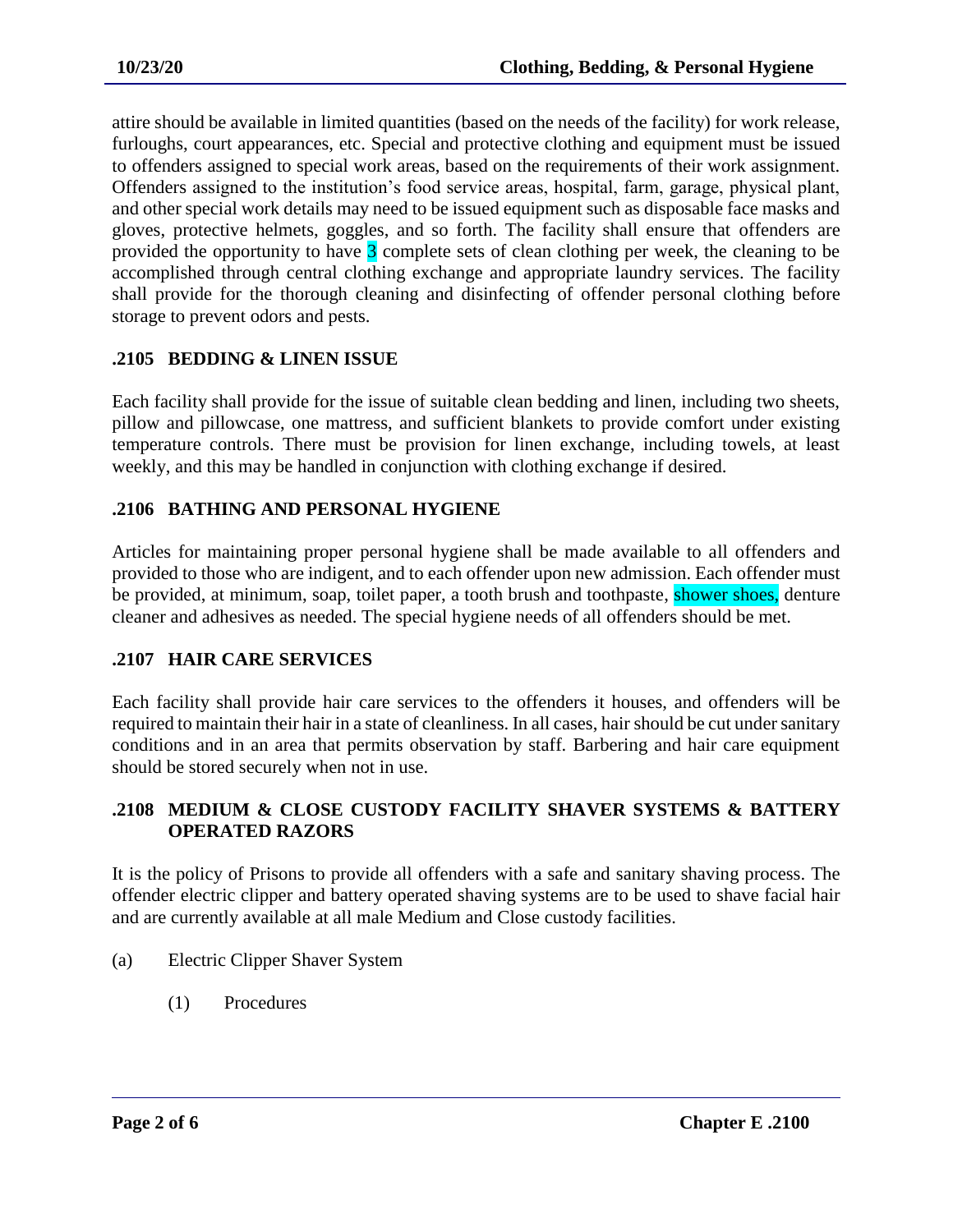- (A) Electric clipper shaves are available to indigent offenders and offenders who choose not to purchase their own battery operated razor.
- (B) Electric clipper shaves are limited to a minimum of three times per week or a maximum of five times per week per offender, depending upon job assignment, visitation, or court appearances. The Warden or their designee will determine the days the shaving program will take place at their facility.
- (C) A list will be placed in the housing areas for offenders to sign up for a shave. The barber assistants will shave only those offenders on the list.
- (D) Only the assigned barber assistant will be allowed to use the barber's equipment.
- (E) No offenders will be allowed to congregate around the shaving program while in progress.
- (F) The Electric clipper shaving program will be set up near access to running water.
- (G) Normal rules of offender conduct and behavior will apply to performing or getting a shave.
- (H) The barber assistant and their supply box will be subject to search at any time.
- (I) Each facility will include in its offender orientation information on the electric clipper shave program and information about purchasing battery operated razors from the canteen.
- (2) Electric Clipper Shave Equipment
	- (A) All Electric Clipper Shave supply boxes will be maintained in a secured area that can be accessed by custody staff only. The area is to remain locked at all times when not in use.
	- (B) All Electric Clipper Shave supply boxes must be inventoried by custody staff and documented on an inventory control sheet prior to the start of the barber assistant's work day.
	- (C) All Electric Clipper Shave supply boxes must be inventoried by custody staff and documented on the inventory control sheet before being placed back in the secured area.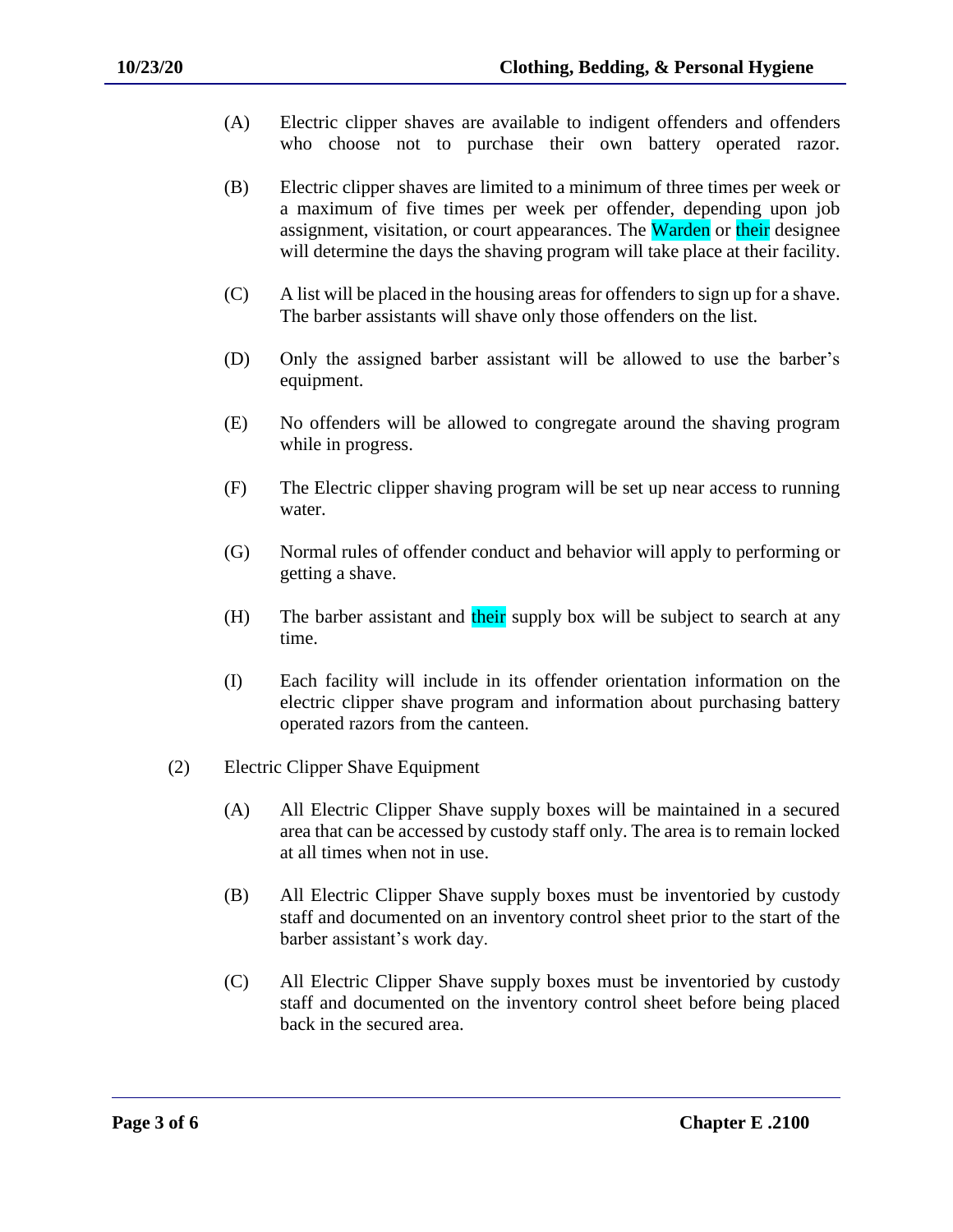- (D) Prisons Administration will designate the type and model of the electric clipper shaver used and submit to the DPS Purchasing  $\&$  Logistics Office/Central Supply Warehouse for stocking purposes.
- (E) The housing unit should maintain in its immediate inventory, three (3) blades for each shaver. These blades should be rotated between the three specific assignments: One (1) blade is for current cut, one (1) blade in appropriate disinfectant after last cut, and one (1) blade as a reserve. This rotation process will continue throughout the shaving schedule to ensure proper use and sanitation of equipment. When stored, each blade will be maintained in an individual small plastic bag. When the blade is used, the bag will be thrown away. Upon cleaning of the blade, it will be secured in a new plastic bag.
- (3) Barber Assistant Duties and Requirements
	- (A) It shall be the responsibility of the facility programs staff to assign a qualified barber assistant to an electric clipper shaving position according to the needs of the program and ability of the offender.
	- (B) An offender assigned as a barber assistant shall receive Level 3 gain time and \$0.70 per day incentive wage.
	- (C) It will be the responsibility of the custody staff to supervise the barber assistants and the operation of the system in its entirety.
	- (D) The barber assistants must be trained on the proper methods of cleaning clipper shaving equipment, washing of hands, and bloodborne pathogens. The training must be completed and documented in the offender's record prior to barber assistant beginning their assignment.
	- (E) The barber assistant must maintain a clean working environment at all times. All equipment must be maintained in good working order.
	- (F) The barber assistant will be responsible for cleaning the clipper shaving equipment after every facial shave with appropriate disinfectant.
	- (G) All clippers will be oiled and maintained as required by the manufacturer's instructions. All broken or malfunctioning equipment must be reported to custody staff on duty for appropriate corrective action.
	- (H) Barber equipment that is damaged due to negligence by a barber assistant will be subject to disciplinary action.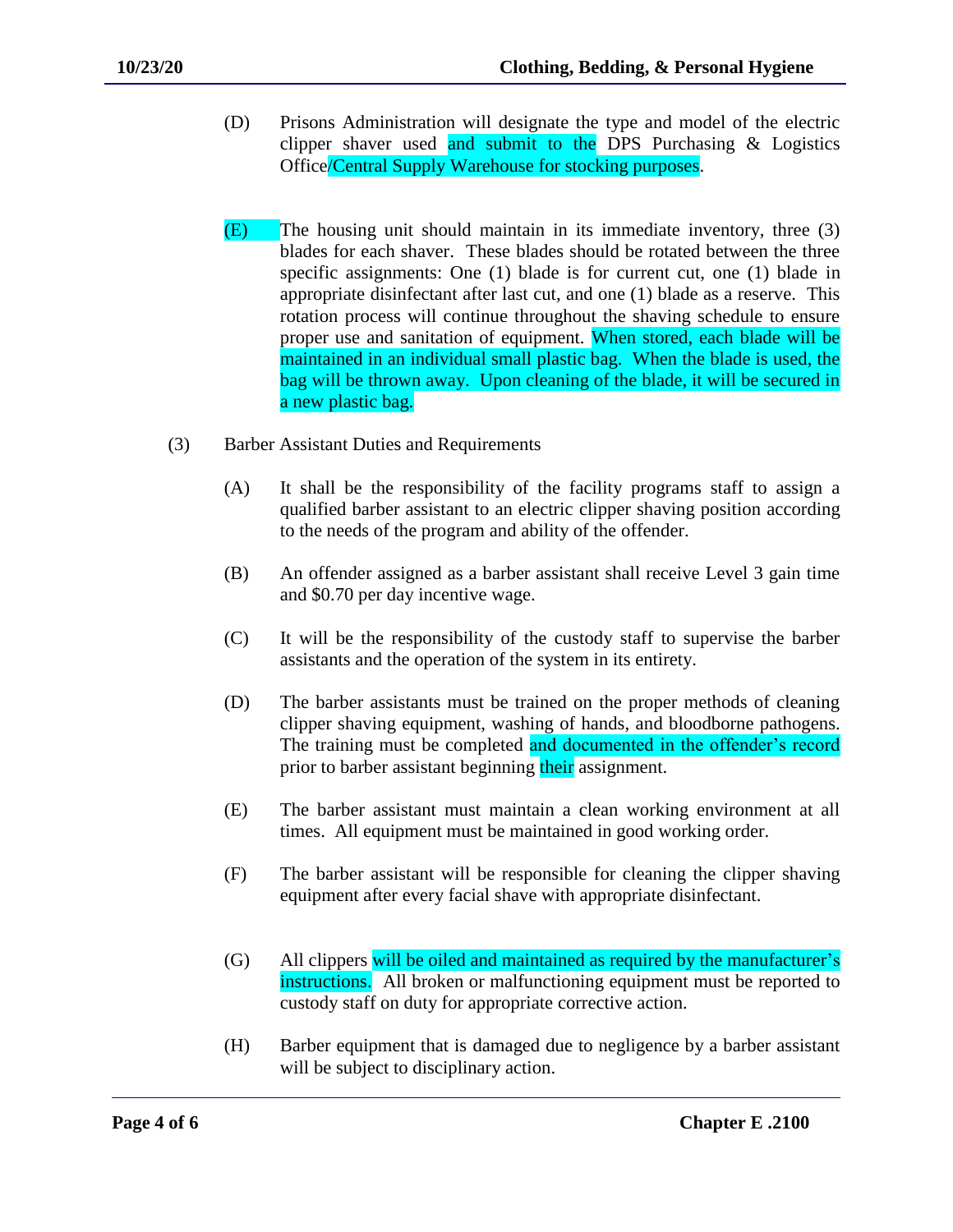- (I) The barber assistant must never leave the barber equipment unattended at any time.
- (b) Battery Operated Razors Purchased by Offenders
	- (1) Medium and Close custody male offenders will be allowed to purchase a battery operated razor from the canteen.
	- (2) Offenders will only be allowed to purchase a battery operated razor from the canteen every six (6) months or at the discretion of the Warden or their designee.
	- (3) Prior to the purchase of another battery operated razor, the offender must return the current battery operated razor for inspection and proper disposal by facility staff.
	- (4) Each facility must establish procedures to collect and dispose of each battery operated razor. Each facility must establish procedures for offenders to request and purchase a battery operated razor. The purchase will be handled through Cashless Canteen.
	- (5) Indigent offenders in regular population will be provided shaves through the Electric Clipper Shaving Program.
- (c) Control/Segregation Offenders
	- (1) Each facility must establish procedures for how offenders assigned to control or segregation may have access to the facility's shaving program or to the offender's battery operated razor.
	- (2) The facility shaver used in the confined housing areas will be a battery shaver instead of an electric clipper shaver.
	- (3) Each facility must develop procedures on how the battery shaver is passed through the confined population to include:
		- (A) number of shaves per week,
		- (B) length of shave time,
		- (C) steps for sanitizing and cleaning of the shaver by custody staff between cuts,
		- (D) all battery shaver equipment must be thoroughly cleaned at least once a week or as often as determined by custody staff. Thorough cleanings may be completed by facility barber assistants,